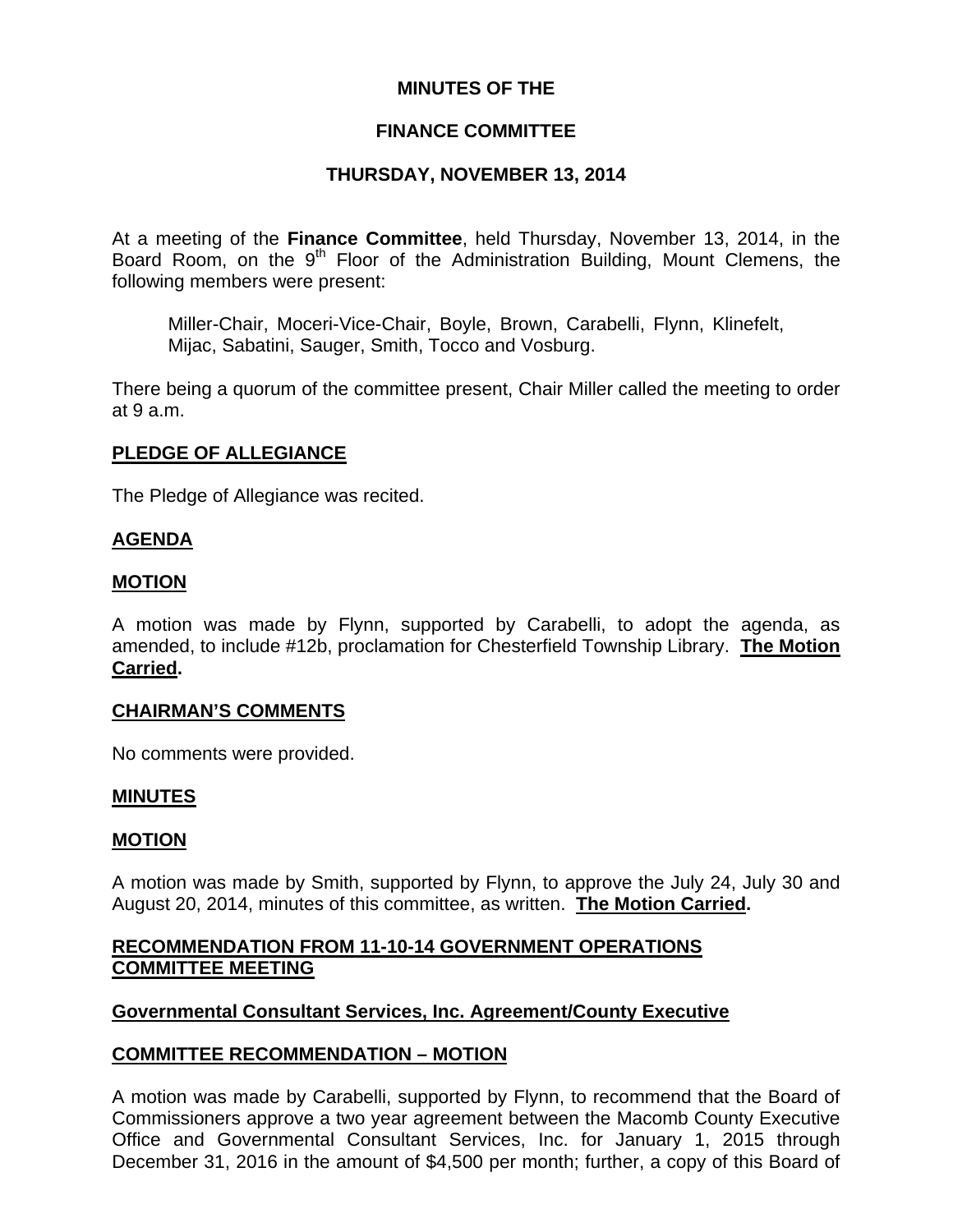Commissioners' action is directed to be delivered forthwith to the Office of the County Executive. **THE MOTION CARRIED.** 

# **RECOMMENDATIONS FROM 11-12-14 ECONOMIC DEVELOPMENT COMMITTEE MEETING**

## **Budget Amendment/Collaborative Development Council (CDC) Grant/ Planning & Economic Development**

# **COMMITTEE RECOMMENDATION – MOTION**

A motion was made by Carabelli, supported by Klinefelt, to recommend that the Board of Commissioners approve a \$10,000 budget amendment under Planning Grants – Fund 361 for a Michigan Economic Development (MEDC) Collaborative Development Council (CDC) grant; further, this budget action addresses budgetary issues only. It does not constitute the Commission's approval of any County contract. If a contract requires Commission approval under the County's Contracting Policy or the County's Procurement Ordinance, such approval must be sought separately; further, a copy of this Board of Commissioners' action is directed to be delivered forthwith to the Office of the County Executive. **THE MOTION CARRIED.** 

# **Budget Amendment/Michigan Economic Development (MEDC) Pilot Grant Retention Visit Program/Planning & Economic Development**

# **COMMITTEE RECOMMENDATION – MOTION**

A motion was made by Sauger, supported by Carabelli, to recommend that the Board of Commissioners approve a \$20,888.45 budget amendment under Planning Grants – Fund 361 for a Michigan Economic Development (MEDC) Pilot Grant Retention Visit Program; further, this budget action addresses budgetary issues only. It does not constitute the Commission's approval of any County contract. If a contract requires Commission approval under the County's Contracting Policy or the County's Procurement Ordinance, such approval must be sought separately; further, a copy of this Board of Commissioners' action is directed to be delivered forthwith to the Office of the County Executive. **THE MOTION CARRIED.** 

# **THIRD QUARTER DEPOSITORY RESOLUTION REPORT/TREASURER**

# **MOTION**

A motion was made by Carabelli, supported by Flynn, to receive and file the Third Quarter Depository Resolution Report submitted by the Treasurer's Department. **The Motion Carried.**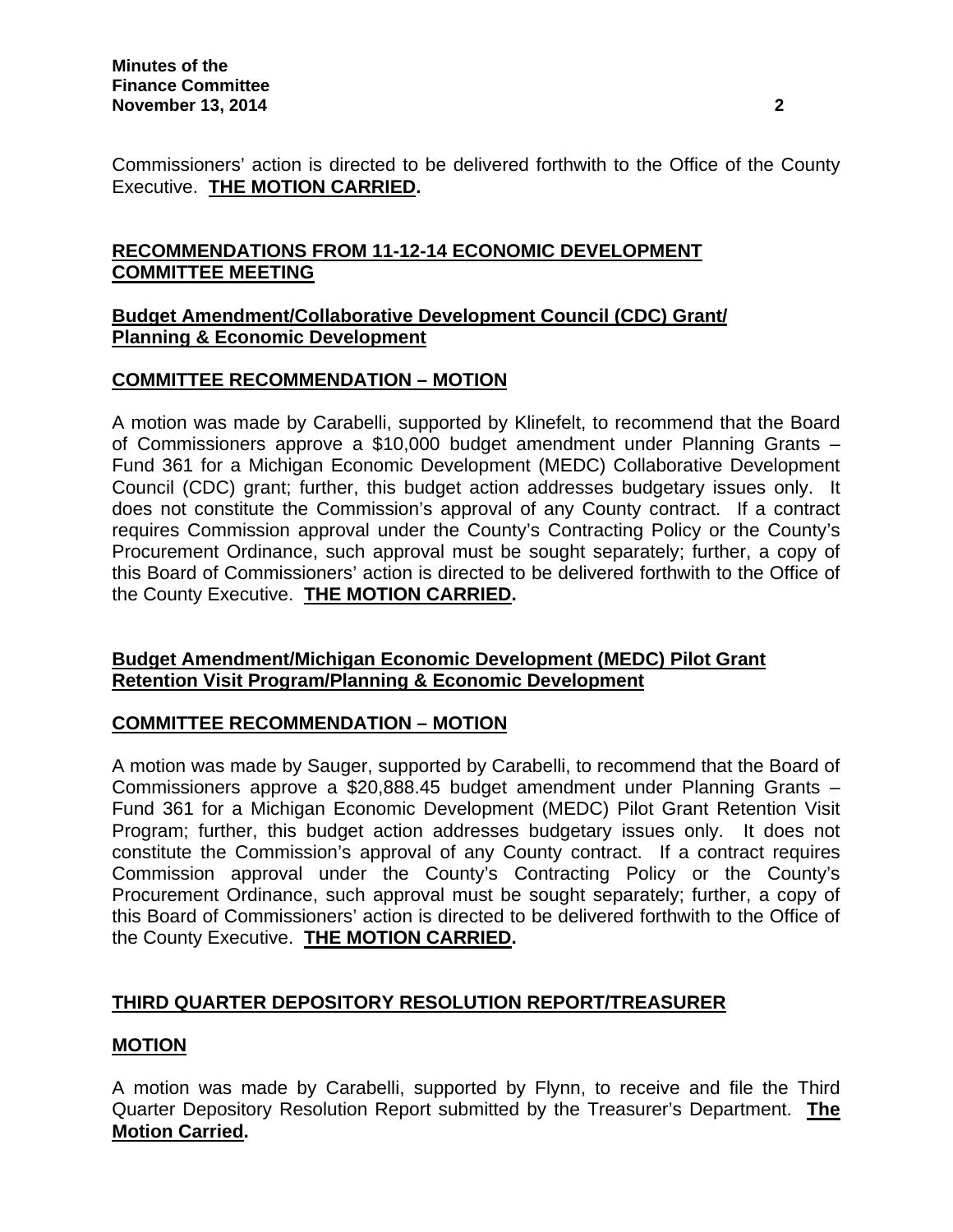# **REQUEST TO PURCHASE MILITARY SERVICE TIME**

## **COMMITTEE RECOMMENDATION – MOTION**

A motion was made by Sauger, supported by Carabelli, to recommend that the Board of Commissioners authorize Jason Heywood to purchase 48 months of military service time in the Macomb County Employees Retirement System under State Law MCLA 46.12a (14); further, a copy of this Board of Commissioners' action is directed to be delivered forthwith to the Office of the County Executive. **THE MOTION CARRIED.** 

## **ADOPT ORDINANCE AMENDING ORDINANCE NO. 2013-3 ENTITLED "AN ORDINANCE REQUIRING ADDITIONAL INFORMATION IN QUARTERLY FINANCIAL REPORTS" (AS AMENDED BY ORDINANCE 2014-02)**

## **COMMITTEE RECOMMENDATION – MOTION**

A motion was made by Flynn, supported by Boyle, to recommend that the Board of Commissioners adopt Ordinance amending Ordinance No. 2013-3 entitled "An Ordinance Requiring Additional Information in Quarterly Financial Reports" as amended by Ordinance 2014-2; further, a copy of this Board of Commissioners' action is directed to be delivered forthwith to the Office of the County Executive.

The following commissioner spoke: Flynn.

Chair Miller called for a vote on the motion and **THE MOTION CARRIED.** 

# **ADOPT PROCLAMATIONS**

### **COMMITTEE RECOMMENDATION – MOTION**

A motion was made by Carabelli, supported by Smith, to recommend that the Board of Commissioners adopt the following proclamations:

Recognizing the Macomb Symphony Orchestra – 40<sup>th</sup> Anniversary (offered by **Miller)** and

Recognizing the Chesterfield Township Library – 20<sup>th</sup> Anniversary (offered by **Vosburg and Miller)**.

### **THE MOTION CARRIED.**

# **RESPONSE TO RFI 10-21-14 BOC SECURITY BREACH OCE-FIN-CC**

Corporation Counsel John Schapka summarized the information that was provided pertaining to the above subject matter.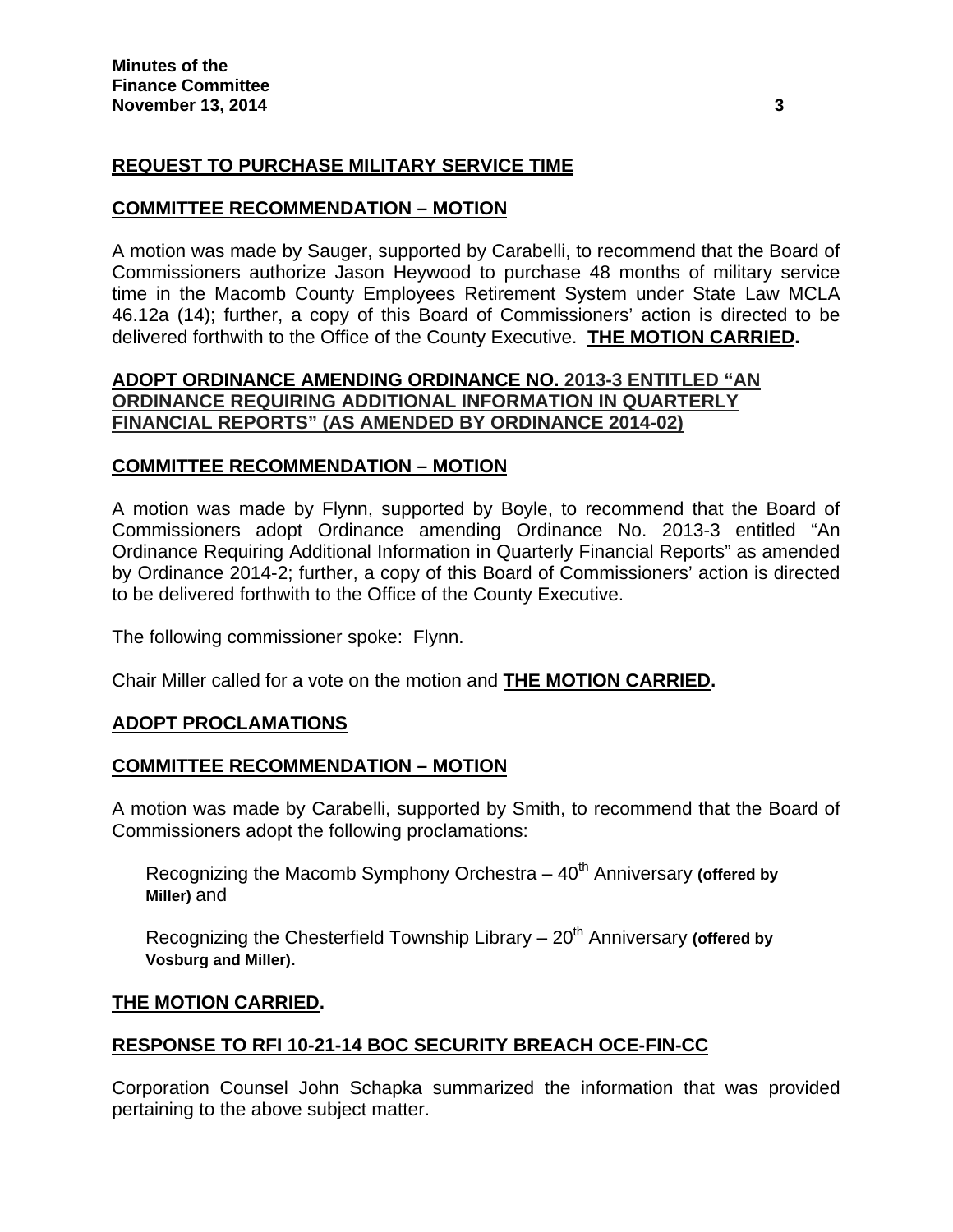The following commissioners spoke: Smith, Brown, Vosburg, Klinefelt, Carabelli and Miller.

# **MOTION**

A motion was made by Carabelli, supported by Flynn, to receive and file the information provided by Corporation Counsel. **The Motion Carried.**

## **EXECUTIVE SESSION TO DISCUSS ATTORNEY/CLIENT PRIVILEGED CORRESPONDENCE (2) FROM CORPORATION COUNSEL DATED OCTOBER 20, 2014**

# **MOTION**

A motion was made by Mijac, supported by Carabelli, to enter into Executive Session for the purpose of discussing an attorney/client privileged correspondence from Corporation Counsel dated October 20, 2014.

A roll call vote was taken as follows:

Voting Yes were Boyle, Brown, Carabelli, Flynn, Klinefelt, Mijac, Miller, Moceri, Sabatini, Sauger, Smith, Tocco and Vosburg. There were 13 "Yes" votes.

# **The Motion Carried.**

In accordance with the motion, committee entered Executive Session at 9:47 a.m., with it concluding at 10:05 a.m.

# **CONCUR IN RECOMMENDATION FROM CORPORATION COUNSEL RE: CASE OF EDWARDO MOSS VS. COUNTY OF MACOMB, ET AL**

# **COMMITTEE RECOMMENDATION – MOTION**

A motion was made by Vosburg, supported by Carabelli, to recommend that the Board of Commissioners concur in the recommendation of Corporation Counsel concerning the case of Edwardo Moss vs. County of Macomb, et al; further, a copy of this Board of Commissioners' action is directed to be delivered forthwith to the Office of the County Executive. **THE MOTION CARRIED.** 

# **CONCUR IN RECOMMENDATION FROM CORPORATION COUNSEL RE: CASE OF LESLIE ROBERTS VS. COUNTY OF MACOMB, ET AL**

# **COMMITTEE RECOMMENDATION – MOTION**

A motion was made by Vosburg, supported by Carabelli, to recommend that the Board of Commissioners concur in the recommendation of Corporation Counsel concerning the case of Leslie Roberts vs. County of Macomb, et al; further, a copy of this Board of